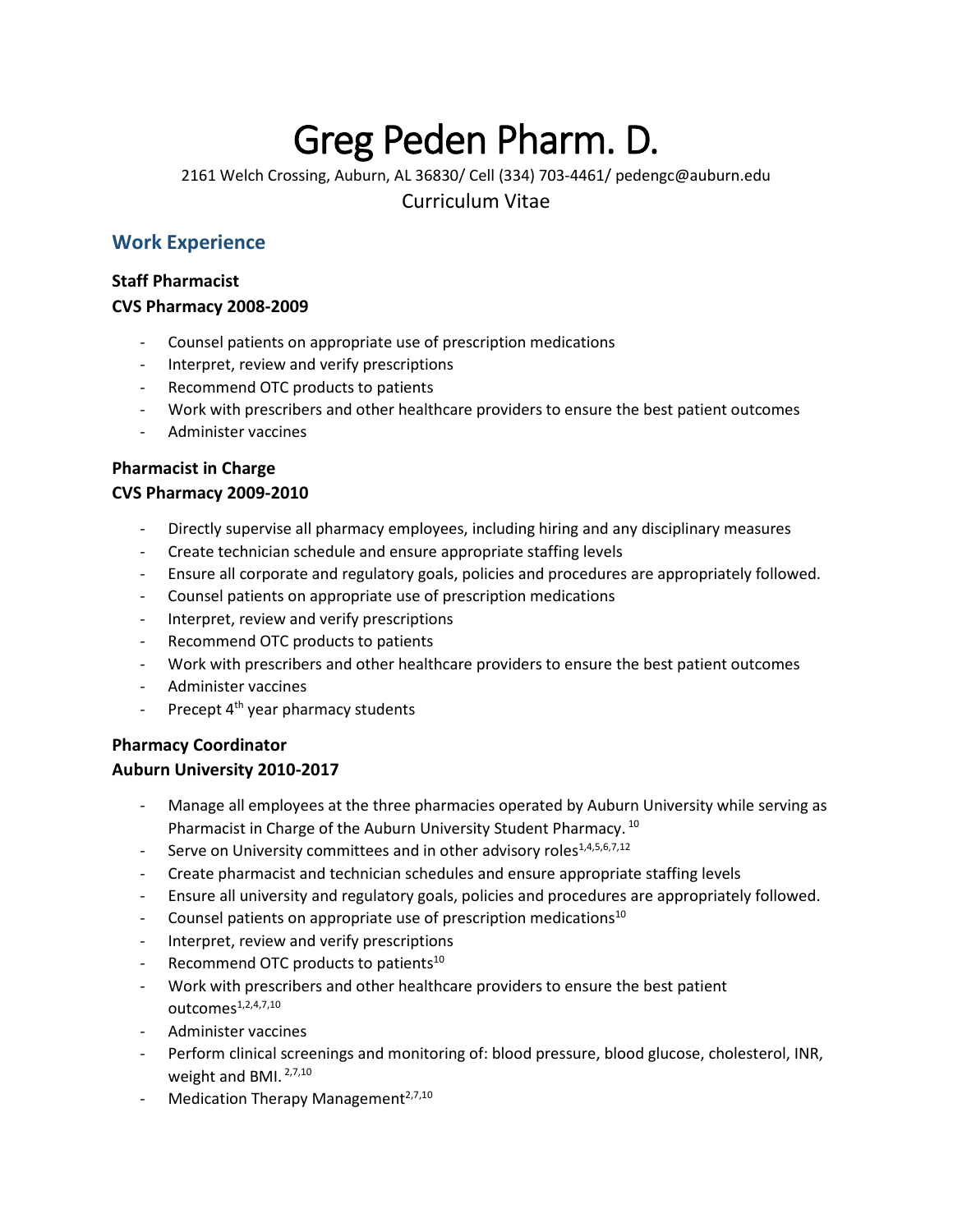- Precept  $4^{th}$  year pharmacy students and PGY1 residents<sup>8,10</sup>

#### **Director of Community Pharmacy Services Auburn University 2017-2019**

- Manage employees of three pharmacies operated by Auburn University and the office staff of two ambulatory care clinics $10$
- Serve on University committees and in other advisory roles<sup>1,4,5,6,7,12</sup>
- Supervise creation of personnel schedules and ensure appropriate staffing levels across various units
- Ensure all university and regulatory goals, policies and procedures are appropriately followed.
- Work with prescribers and other healthcare providers to ensure the best patient  $outcomes<sup>1,2,4,7,10</sup>$
- Precept PGY1 residents<sup>8,10</sup>
- Create, implement and supervise programs designed to improve patient health using advanced pharmaceutical care
- Teach  $1^{st}$  3<sup>rd</sup> year pharmacy students about being a community pharmacist and active learning of community pharmacy dispensing software

#### **Executive Director of Clinical Health Services Auburn University 2019-Present**

- Manage employees of three pharmacies operated by Auburn University and two ambulatory care clinics<sup>10</sup>
- Serve on University committees and in other advisory roles<sup>1,4,5,6,7,12</sup>
- Ensure appropriate staffing levels across various units
- Ensure all university and regulatory goals, policies and procedures are appropriately followed.
- Work with prescribers and other healthcare providers to ensure the best patient outcomes<sup>1,2,4,7,10</sup>
- Provide oversight of an accredited PGY1 program and precept residents<sup>8,10</sup>
- Create, implement and supervise programs designed to improve patient health using advanced pharmaceutical care
- Teach  $1^{st}$  3<sup>rd</sup> year pharmacy students jurisprudence in the community pharmacy setting and pharmacoeconomics
- HSOP HIPAA officer

# **Committees, Organizations and Advisory Roles**

- Auburn University Student Insurance Committee<sup>1,4,5,6,7,12</sup>
	- o Help manage student health plan and coordinate resources of both United Healthcare and Auburn University
	- o I am the primary point of contact between United Healthcare and Auburn University for Auburn's student insurance plan
	- o Meet with United Healthcare representatives to discuss plan performance and benefit changes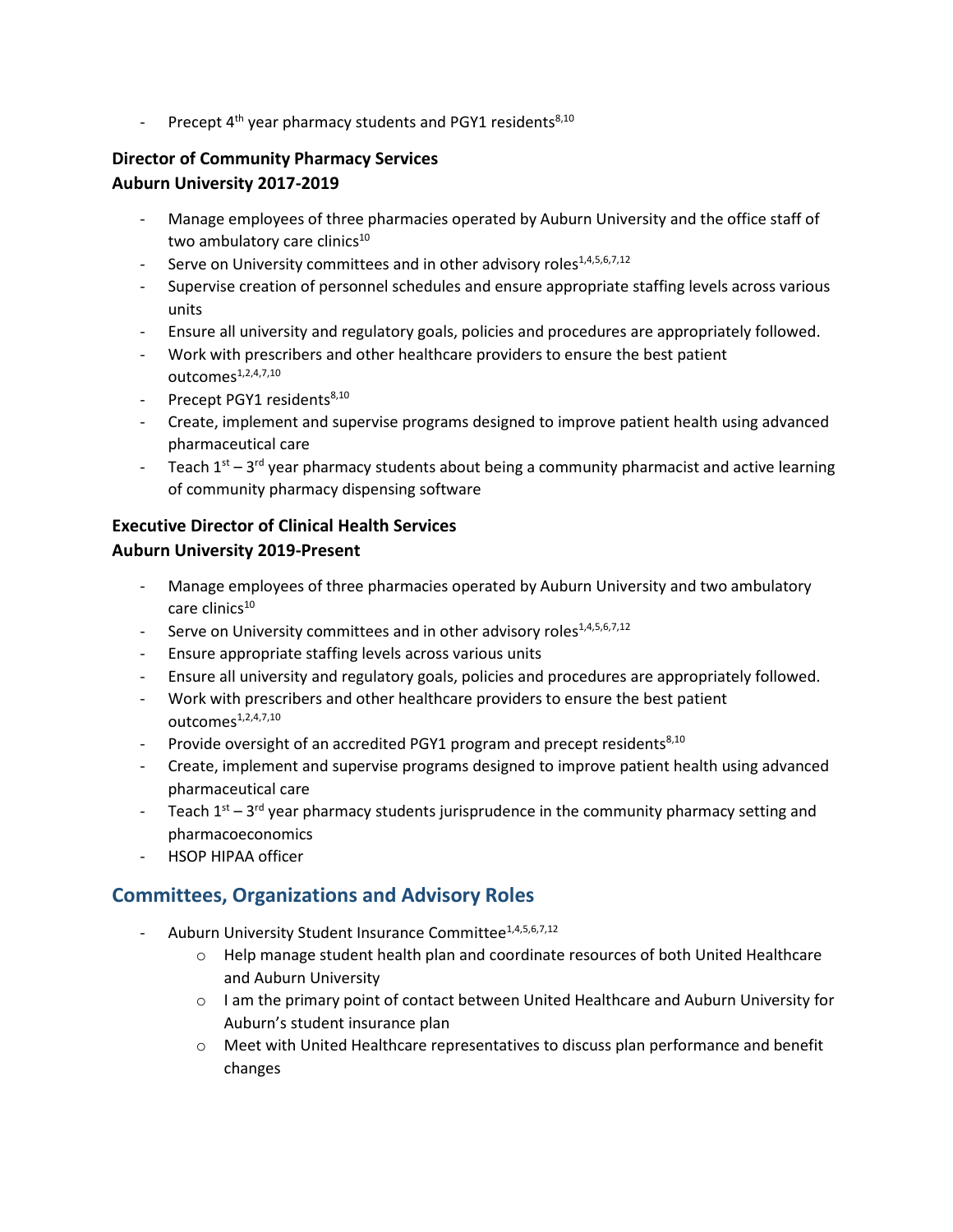- Advisor to Auburn University's Executive Director of Employee Benefits and Auburn University's Pharmacy Officer<sup>1,4,5,6,7,12</sup>
	- o Helped create and implement restructured pharmacy benefit for entire plan
	- $\circ$  Routinely meet with Prime Therapeutics representatives to discuss formulary changes and plan performance
	- $\circ$  Critically evaluate individual patients for potential approval of medications which are currently non-covered on Auburn University's insurance plan
- Advisor to the State Employees Insurance Board<sup>4,5,6,7,12</sup>
	- o Helped with creation and implementation of the Specialty Copay-Assist
	- o Advisor on pharmacy benefit plan design changes
	- o Help implement diabetes management program for the SEIB population
- Auburn University contact for the Minnesota Multistate Contracting Alliance for Pharmacy
	- o Primary contact between the University and our multistate buying group
- Minnesota Multistate Advisory Board Member 2017-Present
- Harrison School of Pharmacy OIT Advisory Committee
- Pharmacy Health Services Resident Advisory Committee<sup>12</sup>
- Alabama Pharmacy Association
	- o PAC Board 2014-15
	- o House of Delegates 2013-present
- Harrison School of Pharmacy Co-Curricular Committee

# **Initiatives and Research**

- Created formulary for cough and cold medications in consultation with practitioners at the Auburn Student Pharmacy to streamline prescribing patterns
- Implemented compounding services at the Auburn Student Pharmacy
- Specialty Copay-Assist Program a pilot program to reduce plan expenditures for specialty medications.
- SEIB Diabetes Program incentivizes patients to participate in pharmacist lead diabetes care. Patients' prescription copays are waived while they are participating in the program
- Resident mentor for a project evaluating mandatory first counseling on patient outcomes
- Auburn University Naloxone Rapid Response Program Project to train and equip first responders and others on the AU campus and in the community with naloxone
- Evaluating the Use of Pharmacist Intervention when identifying patients using a Medication Synchronization software platform

# **Presentations**

- "Medication Errors" Alabama Pharmacy Association CE Program; Montgomery, AL. December 2014
- "Medication Errors" Alabama Pharmacy Association CE Program; Montgomery, AL. December 2016
- "Naloxone: Your Questions Answered" Alabama Pharmacy Association Mid-Winter Conference; Auburn, AL. February 2019